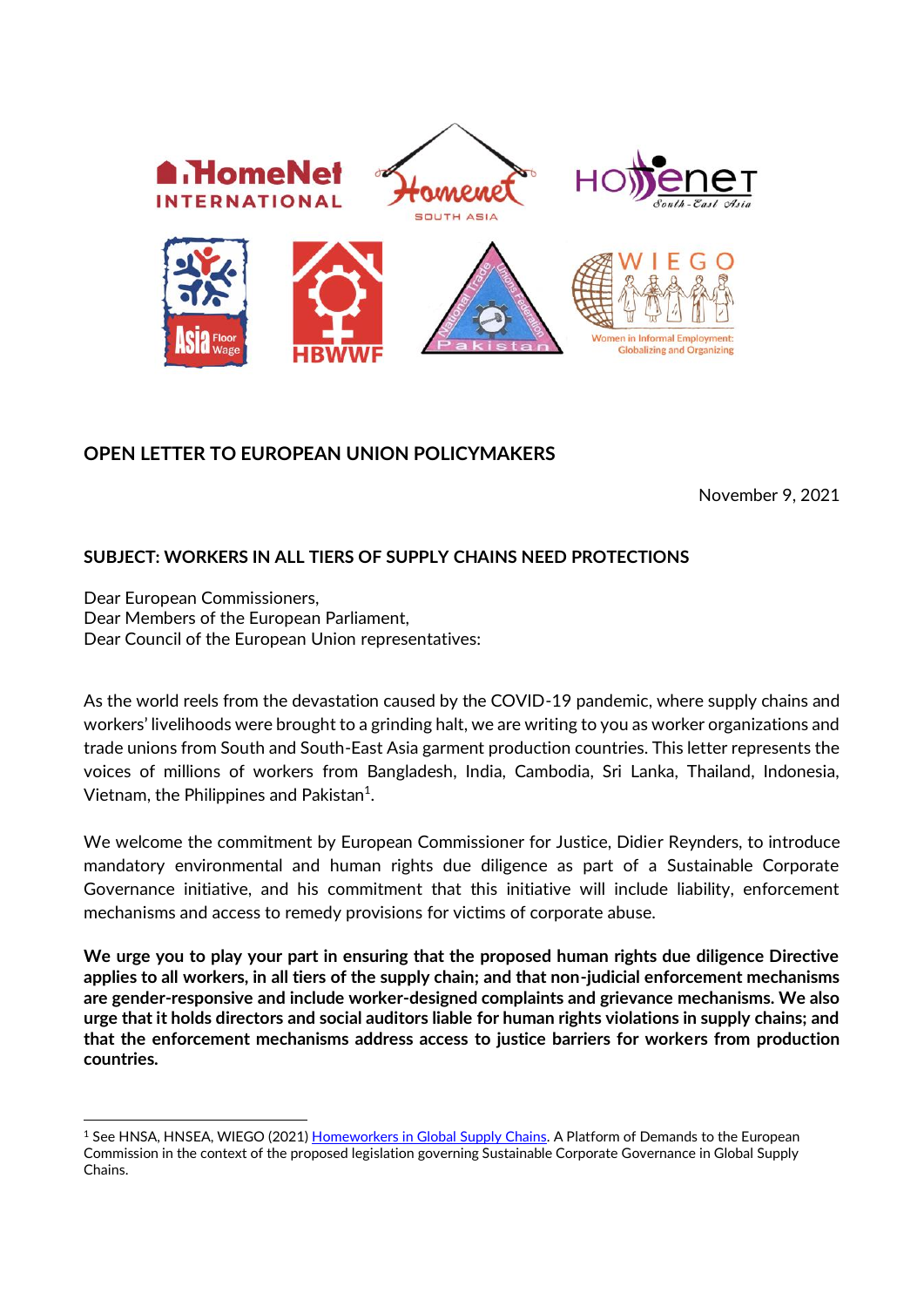The EU sustainable corporate governance regime must apply to **all workers**. If they only apply to permanent employees in tier one factories (primary suppliers), most supply chain workers, who work in smaller tier 2 and 3 factories, in workshops and at home, will continue to be vulnerable within these chains<sup>2</sup>.

In India, for example, 89.9 per cent of workers in the garment sector work in small and medium enterprises. Many of these enterprises also subcontract to homeworkers. A recent survey of 340 garment factories in Delhi and Bengaluru showed that 58 percent of surveyed factories outsource to homeworkers, who work from their homes.

The further down the chain one goes, the less workers earn, and the more production costs and risks they carry. Before the pandemic, homeworkers, who are contracted directly by factory supervisors/'contractors' or by workshops to work from home, earned between half and one third of the minimum wage. They also carry production costs, including the cost of space, electricity and equipment such as sewing machines, needles and scissors. In Pakistan, factory and homeworkers often have to work for longer than 8 hours per day to meet production targets.

Care must be taken not to incentivize suppliers to informalize the workforce, which may be an implication if only permanent workers in tier one factories are included. Since the lower tiers of supply chains are mostly unregulated, including by national legislation, suppliers can informalize the workforce with impunity. A study of 40 factories in eight garment and footwear producing countries found that it is common practice for suppliers to maintain one factory that complies with codes and to subcontract to other factories that are not audited and do not comply with the codes.

Data collected by the Asia Floor Wage Alliance (AFWA) in tier one factories in six countries suggests that most workers—particularly post-Covid—do not have secure employment. They are employed on either fixed term contracts or as casual workers performing daily wage and piece-rate work. Even if they are statutorily entitled to social protection and automatically become permanent employees after a designated number of years of continuous employment, factories terminate their employment just before the contract period expires to avoid statutory obligations. Many workers do not have written contracts or any proof of employment to demand employment and wage security. During the Covid-19 pandemic, suppliers have engaged in additional informalization strategies to shift production risks and costs to employees.

**Ensuring due diligence covers all workers is a gender issue.** In the garment sector, women are most often migrants, first generation labour-market participants and from lower castes and classes. Many factories employ women because gender norms have conditioned them to be compliant and these working arrangements are organized in a manner that silences women. Their employment is insecure because it is temporary, fixed-term contract work, casual work paid by the piece, and homework. This increases the likelihood of human rights violations as they are less likely to be unionized because they fear that it invites discrimination and dismissal and they are more likely to suffer sexual harassment.

**Women workers, who make up 80% of workers in the garment sector, need genuine access to justice. They need to know who they produce for; what their rights are; and be able to access complaint and grievance mechanisms without the threat of economic or physical reprisal: without the threat that they will lose their jobs, or suffer gender-based violence if they complain.** 

Social auditing–the enforcement mechanism that enterprises and multi-stakeholder bodies have used to monitor their suppliers' compliance with labour codes—has failed to protect workers from gross violations of their labour rights. The garment industry's structure, financial incentives, methods, lack

<sup>2</sup> von Broembsen, M (2021). ''Human Rights Due Diligence and Access to Justice: Worker-Centered Enforcement Mechanisms" FES Policy Brief (forthcoming).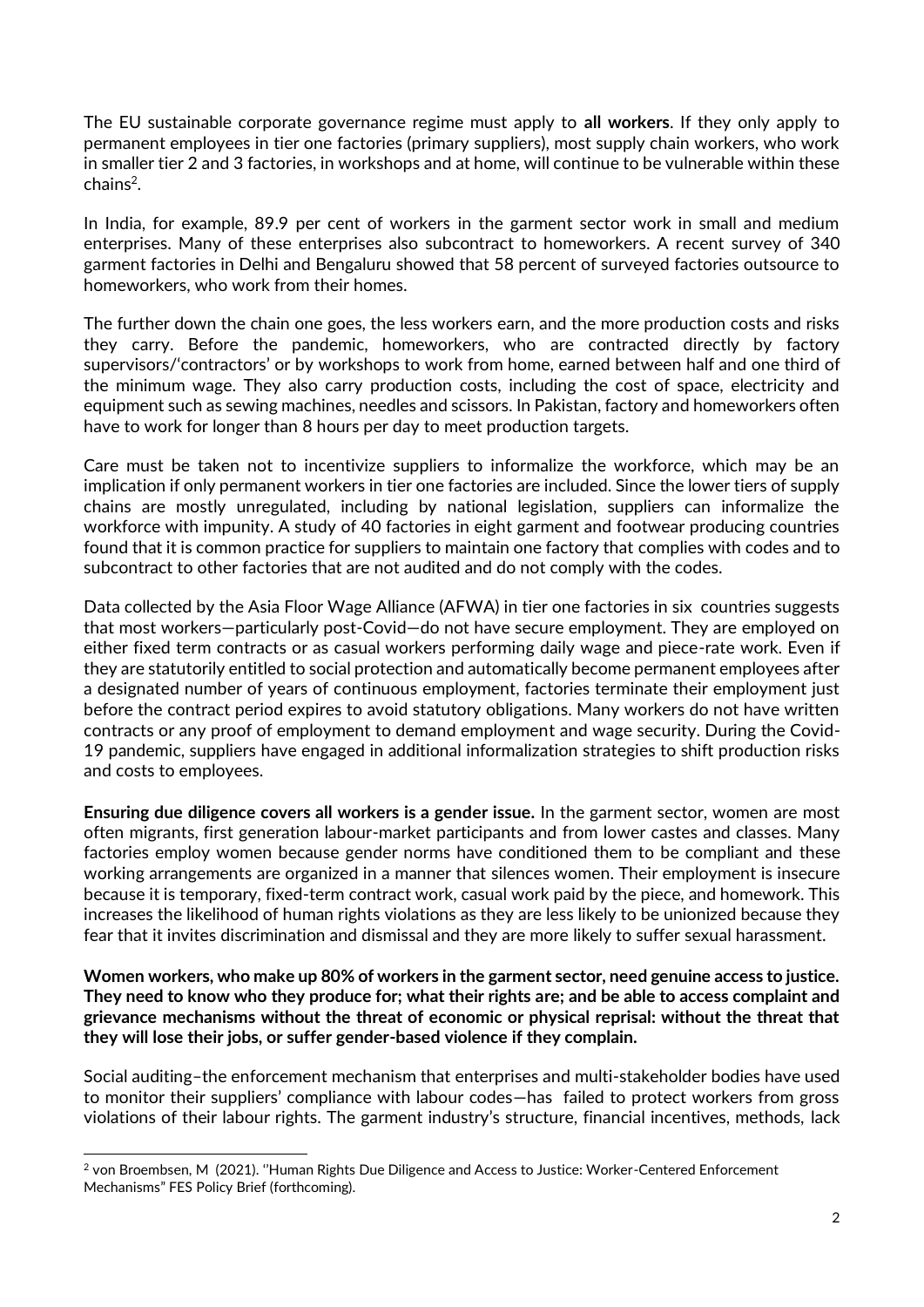of competencies and lack of transparency inherently limit its ability to identify workers' human rights violations. The failures of social auditing are outlined in thi[s open letter](https://corporatejustice.org/wp-content/uploads/2021/09/Social-auditing_Open-letter-to-EU-policymakers_Final_130921.pdf) addressed to the EU from civil society organizations. Currently such mechanisms do not comply with best practices for effective grievance mechanisms nor are workers able to access the mechanisms that do exist.

Social audit methods for collecting information are also gender-neutral and fail to capture women workers' human rights violations. Women workers are unlikely to trust outsiders visiting a factory for three days and risk voicing the routine violations they face. Lack of freedom of association and the absence of mechanisms to ensure that they do not face retaliation for recording their complaints (including physical gender-based violence and harassment, higher production targets and loss of employment) prevent women workers from voicing their human rights violations.

Enterprises should support mechanisms that enable workers to bring human rights violations to their attention, whether it is to avoid liability or to fulfil their responsibility for identifying, preventing, mitigating, and addressing human rights violations in their supply chains. According to the Worker-Driven Social Responsibility Network:

> *[Social] audits are, at best, a snapshot of working conditions during a brief window of time, while an effective complaint resolution mechanism functions like a continuous video feed from the workplace, providing an open channel for workers to bring code violations to the attention of investigators without fear of retaliation.*

## **These five principles can ensure access to justice for workers:**

- 1. **It should be mandatory for enterprises to ensure that complaints and grievance mechanisms** in supplier countries comply with the principles outlined in the OECD Guidelines for Multinational Enterprises.
- 2. Workers and their organizations **from every tier of the supply chain** should participate in the design of complaints and grievance mechanisms.
- 3. **Women workers should be represented** by organizations of their own choosing.
- 4. As part of transparency, brands should contractually oblige their suppliers to ensure that every worker in every tier of the chain, irrespective of their status of employment, **has a written contract that includes the name of the brand** for which the worker produces.
- 5. Brands should pay for the education of all workers in all tiers of the chain to **know who they produce for; know their rights; and how the complaints and grievance mechanisms work.** Workers and their organizations should participate in decisions about the design and delivery of training.
- 6. **Non-judicial enforcement mechanisms should be embedded within a comprehensive enforcement strategy** that (1) provides for civil liability of directors and auditors and prevents audits and certifications from being safe harbours for corporations to avoid civil liability and (2) addresses barriers in access to justice, including short limitation periods for bringing judicial actions and a reversal of the burden of proof from plaintiffs to respondents.

Finally, enterprises should ensure "meaningful engagement" with all workers and their organizations in all tiers of the supply chain during each stage of the due diligence process – identifying, preventing,